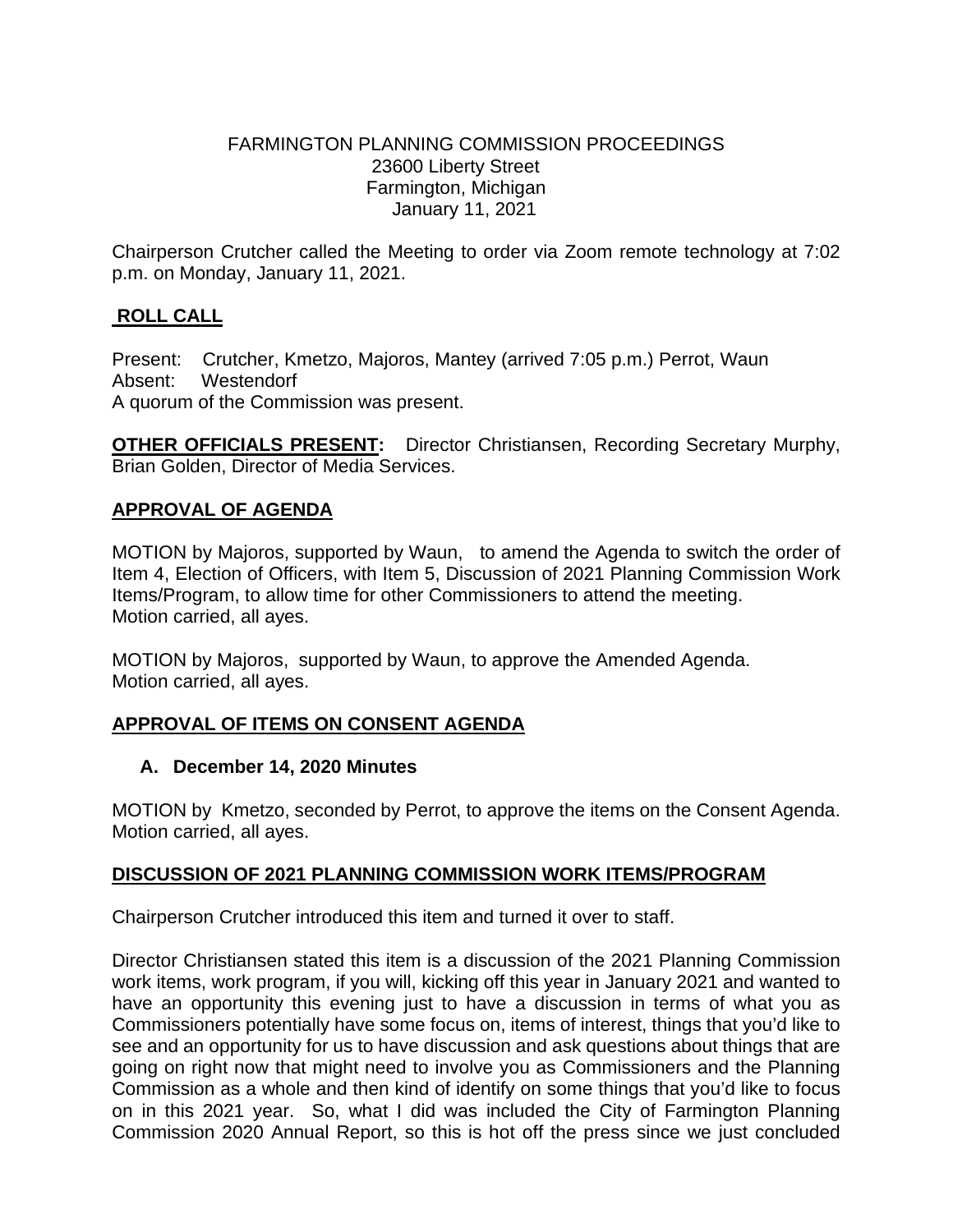Page 2

2020 December 31<sup>st</sup>. This is a culmination of your activities in 2020. So, if we wanted to take a look at this for a few minutes we certainly can do that and that's why this was included in here. And now, as I indicated, Mr. Chair, I will turn it back over to you so that you might consider opening it up to the Planning Commission as a whole so we can have a discussion on whatever your items of interest are, things you'd maybe like to look to engage in 2021 as a Planning Commission. With that, Mr. Chair, I'll turn it back over to you.

Chairperson Crutcher opened the floor to questions and comments from the Commissioners on items for discussion and agenda for the coming year.

Commissioner Majoros said offhand he can't think of anything that is particularly proactive. I know there are important items that are likely to come our way. Obviously the big one likely for us would be if the Maxfield initiative moves from where it is now to come into our purview. To be honest, I tend to think of us a more reactive body than proactive when it comes to initiatives and things. I think we're good at responding to the due process and the items that we're charged with handling. But offhand I can't think of anything proactive that says this would be something of specificity that would want us to address other than our normal course of business.

Director Christiansen replied saying he appreciates those comments, Mr. Majoros, and certainly would concur with you. You know the Planning Commission and its responsibilities statutorily under the Michigan Planning Enabling Act which creates the Commission and identifies the responsibilities of the Commission and lays out your charge and certainly then the City Charter, City Code of Ordinances, that also does the same thing really tends to focus on that, the responsibilities of the Commission as items are brought forth to you, things are presented to the City and presented to you so there is the reactionary nature of things. However, you also have quite a few items that you are tasked with that you really need to make sure that you stay current on and to keep it in mind as we do our work throughout the year. And if I might, Mr. Chair, just real quickly, right now you are engaged, and Mr. Majoros, you are the liaison and representative to the City of Farmington Capital Improvement Program Steering Committee, that is part of the City's overall Master Plan Program under the Michigan Planning Enabling Act, the Planning Commission being responsible for the Master Plan and for annually moving forward with the Public Hearing and its responsibilities for the Capital Improvement Program, so you're doing that. So that is ongoing, the Steering Committee is going, the Steering Committee has met once, there's another meeting next Wednesday of the Steering Committee. And just so you're aware and you might recall the schedule that we looked at in November and in December, that the Planning Commission is scheduled to consider the draft, the Capital Improvement Program 2022/2027, six-year program, on February  $8<sup>th</sup>$ , at your February meeting, consider the draft, and to schedule the required Public Hearing. You'd hold the required Public Hearing in accordance with the schedule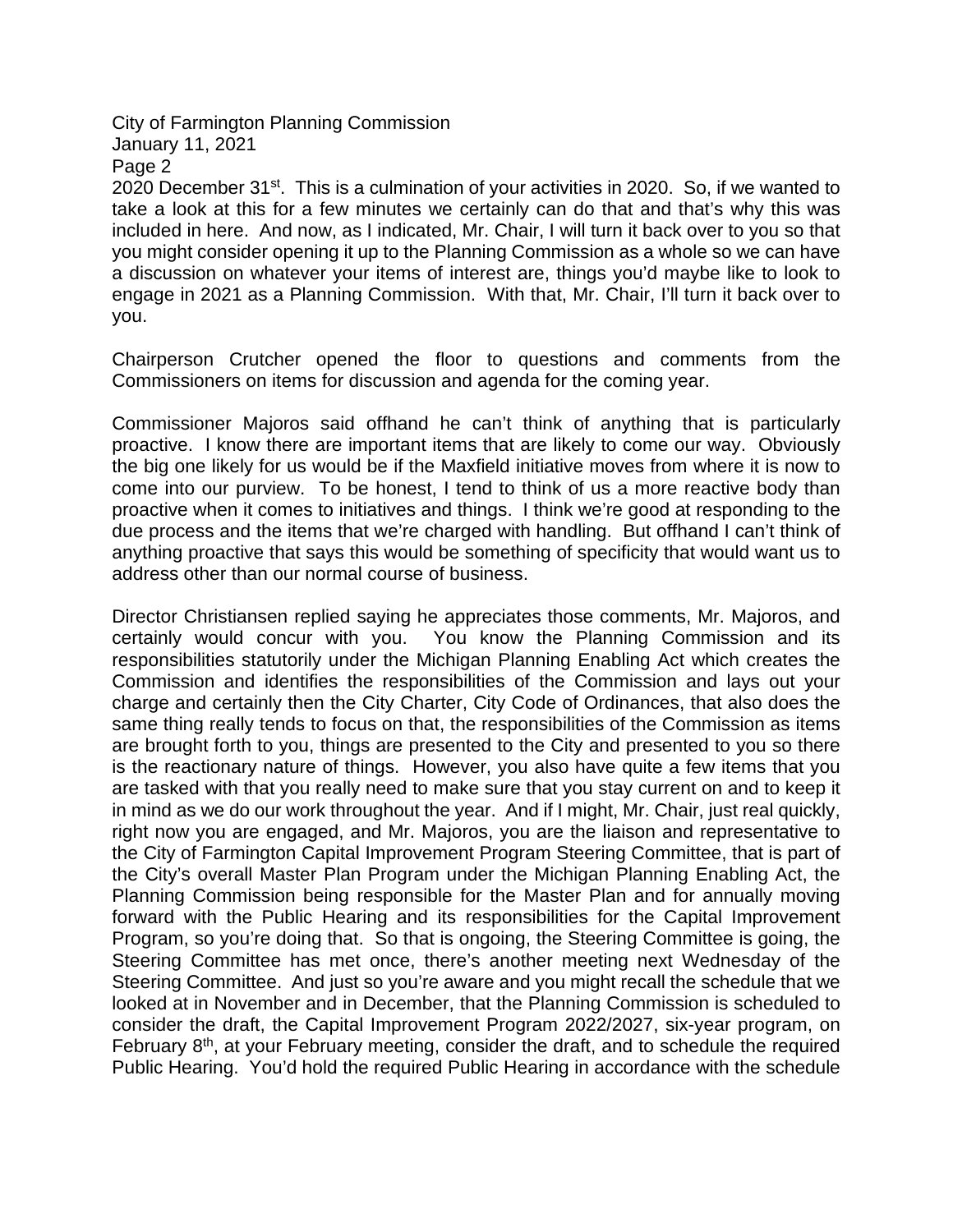### January 11, 2021

Page 3

that we've all been operating under so far in March. And then at that Public Hearing you certainly would be in a position, you could take action and move that item forward. So that's one thing that's in your annual calendar right now. Absolutely, Mr. Majoros, you are spot on, the Maxfield Training Center, the RFQ that was put together that went out in October that then was required to be responded to and to come back and that did happen. The City received four responses from respondents, developers, and since mid-November those responses to the RFQ have been evaluated, there has been interviews that were held with the City consultant that was retained to help move the process forward, working with City management, City Administration, City team. The consultants then put together an evaluation of those responses and also the minutes and comments, answers to questions at the interview that was held at the beginning of December with each one of the respondent developers, that was moved forward to Council. City Council considered those items on December 14th, that was a Special Meeting. They had a Regular Meeting December  $21<sup>st</sup>$  and considered then the presentation from the City consultant and then recommendations based upon the interviews, that moved forward then with an action of the Council on the  $21<sup>st</sup>$  which was modified at their January  $4<sup>th</sup>$ meeting. And at the January  $4<sup>th</sup>$  meeting they requested then that the respondent developers attend a Special Meeting of Council so the Council had an opportunity to engage each one of the four respondent developers and they did that last Thursday. And so now next steps are being considered. I believe that the item will come back, the Maxfield Training Center item, as to date now is with the Council having engaged all four respondent developers and presentations, asked questions, I think this is going to be on their agenda next week, their Special Meeting and Regular Meeting is typically on the third Monday but due to Martin Luther King, Jr. Holiday next Monday, it will be on Tuesday, so I anticipate that. But cutting to the chase after all of that, and that's an update for you, you know that the process being utilized by the City is the Planned Unit Development Process. And that Planned Unit Development Process in accordance with the City Zoning Ordinance and the requirements of the PUD, requires that the Planning Commission really move the process forward. There are five steps, there is an optional pre-application conference, there is a conceptual review, there is a Public Hearing that's required to be scheduled and held by the Planning Commission, that moves forward then from Planning Commission after the Public Hearing to Council. Council considers the Planning Commission's recommendation of a Preliminary Conceptual Plan and considers a Preliminary Draft PUD Agreement and then everything comes back to the Planning Commission for Final PUD Site Plan. And that's about a four to six-month process. And speculatively if that starts in February, most likely March, then it would look to be a four to six-month process from February, March, through the spring into the summer. So there's another item that would be on this year's calendar for you. So the CIP and the PUD for the Maxfield Training Center. What else might there be? And again, I'll go back to you, Mr. Chair, and to bring it back to the Commissioners. Here you can look to see, you know discussion and consideration of what your interests might be in light of our plans and ordinances. Just real quick, just kind of recanting what we've done fairly recently as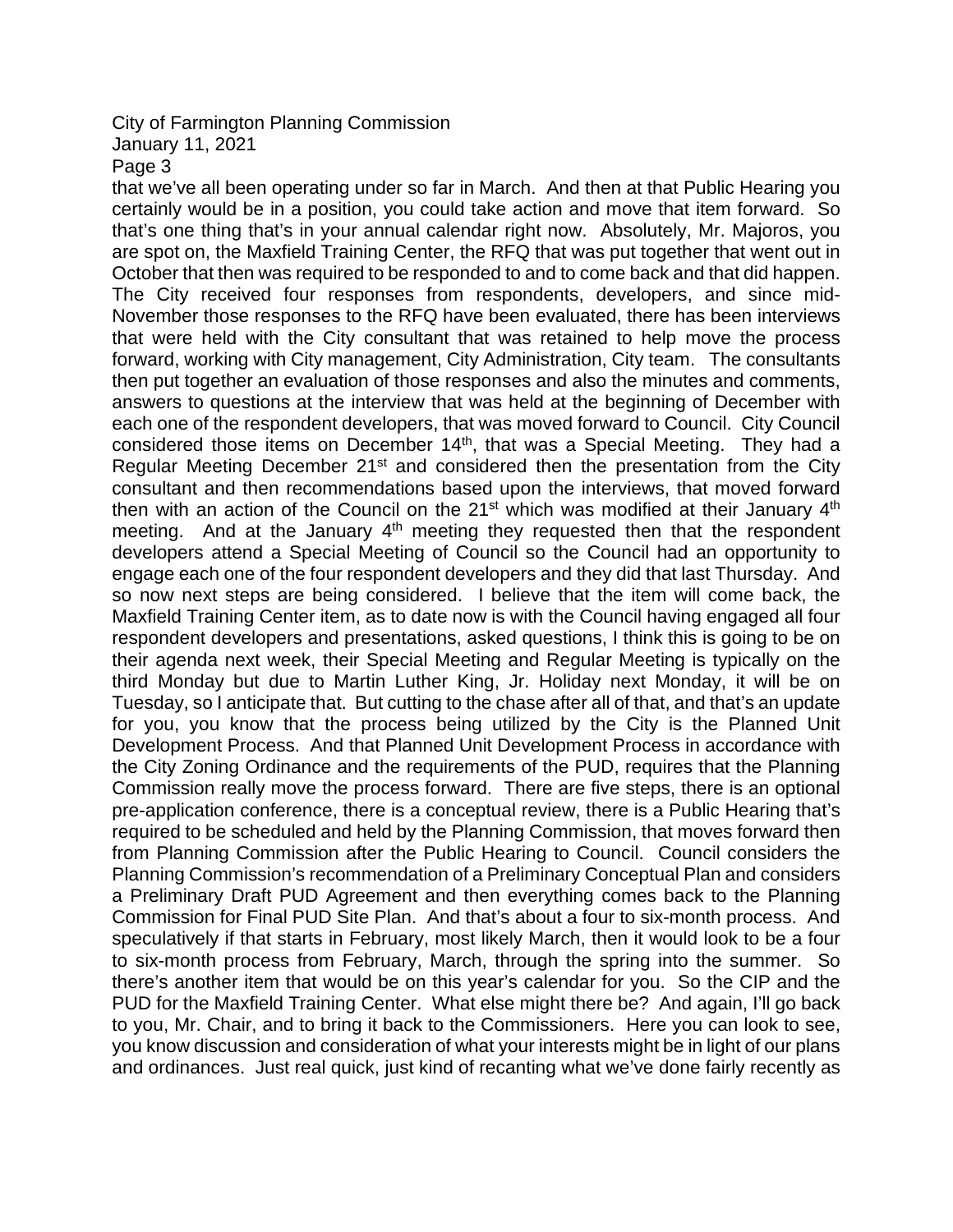# January 11, 2021

Page 4

you know, you've completed a Master Plan Update in 2019. And that Master Plan is a document that is really a tool that we look to update every five years. So you've just done that work. The next step after that was to look at the Zoning Ordinance to make sure that in accordance with the Master Plan Update, we have a Zoning Ordinance that was meeting the needs of the City in terms of being able to implement the Master Plan. We were going to do a Zoning Audit. And you remember we talked about doing that and doing it in 2020 and it was budgeted. So the budget, the City Budget for 2020/2021 had that item budgeted. Unfortunately before the final budget was reviewed, approved and adopted by Council, that item due to the Covid pandemic there had to be some modifications to the budget made and that item was put on hold. So the Zoning Audit that we were going to do in 2020 was put on hold. Maybe it's worth having some discussion and looking to consider that again because as you're aware the City's budget process starts in January, here we are, and it moves through Council, with Council then putting together the Annual Budget July 1, 2021 to June 30, 2022 in the spring for adoption then before July 1<sup>st</sup> in June. So if there's interest in seeing if we could move that item forward again and kind of bring it off being held in light of circumstances and everything else that's come up, in particular the Covid pandemic that we are certainly still engaged in, in having to be very much aware in everything we do, that's something that we might want to reconsider. The other thing is your Recreation Master Plan was updated in 2018, so that's another five-year run for that document. The Downtown Master Plan was updated in 2016 so your planning tools are pretty solid. The Vision Plan was determined to still be valid, that's still part of our City's focus. The Downtown Area Plan from 2015 determined to be valid. I can tell you that the Grand River Corridor Improvement Authority is going to be embarking upon this week starting off the update of its Vision Plan. So, the Grand River Corridor Authority Vision Plan which was done jointly by the City of Farmington Grand River Corridor Improvement Authority Board and the City of Farmington Hills Grand River Corridor Improvement Authority Board, so joint boards. That was put together in 2013 and both Farmington and Farmington Hills are looking to move forward with an update starting now, this week. So, all that being said, those are the kind of things, planning tools, the Zoning Ordinance, the Capital Improvement Program, that are things that we keep our eye on and make sure are current. The CIP being an annual and certainly the other thing that we've talked about here is looking to reconvene the focus on the Zoning Audit that we wanted to do. Maxfield Training Center is one, maybe there's some other things that you have some ideas about. So with that, Mr. Chair, I'll turn this back over to you.

Chairperson Crutcher stated he has spent some time working with the Parking Advisory Committee and there's a number of issues that have come up there that maybe we as a Planning Commission should be discussing or could discuss. I don't know what our power or role would be in possibly making suggestions on amendments to the Zoning Ordinance for discussion at least. The changes to the parking enforcement downtown, and along with that, there was an increase in the number of parking spaces made available for public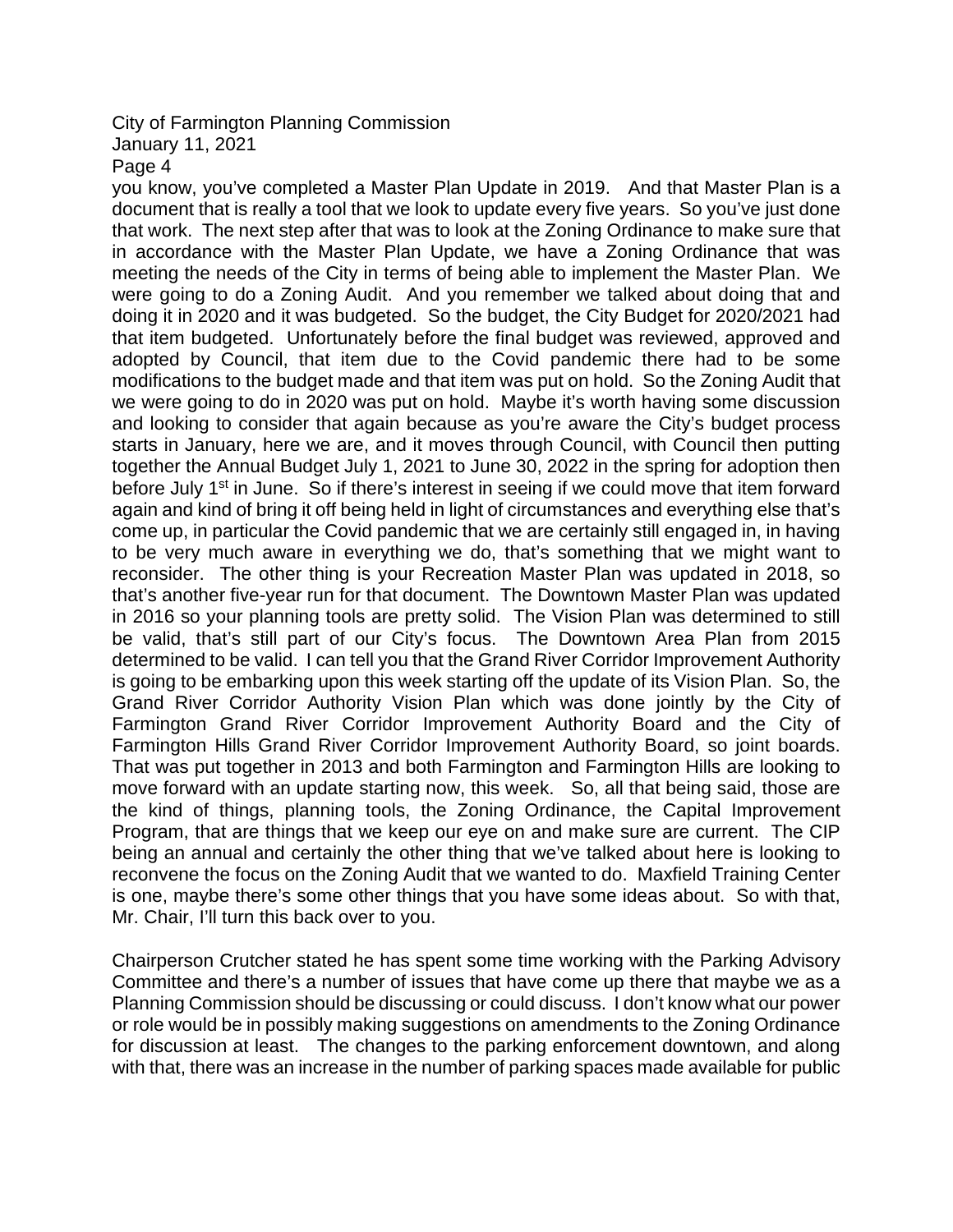January 11, 2021

Page 5

parking and some revisions of the policies that are implemented in the parking downtown, that came from the Parking Advisory Committee making recommendations to City Council. But it seems to me that there's an opportunity for the Planning Commission to maybe get out ahead of the changes that may be coming with the new developments coming to town, and this may be part of the Zoning Ordinance Audit, of what, if anything, should be or we could modify to address the future planning in the City.

Commissioner Majoros said he appreciates Mr. Christiansen's comments and would tend to agree, thinking back on his initial comments, I think what would be prudent to your point, Kevin, we've got good foundational documents but I would really take yours, and staff and City recommendation of are there priority documents that we should be thinking through, that we should be re-examining, to the Chair's comments about some changes to parking. And one comment that I made to the CIP process, was being current on maybe some philosophy from the City and/or residents, to be honest, about some changes in developments. Like the point I made, one of the comments in the CIP was, I said does the budget prioritization or budget project identification fundamentally change in a post-Covid world? So as we talk about budgets and priorities and I know I did pass along the comments that were made in the December meeting about sidewalks and walkability, and I'm not saying that not everybody is in a work from home situation but many people aren't and I'm fully sensitive to that, but in a world where what we're collectively experiencing is going to make businesses, residents, think differently about what maybe is a priority. I think those would be important things for us either to be talking about or making sure we have an understanding and a pulse of what is important to the City and the citizens. Because I know, Mr. Chair, you had said a comment at the last meeting about pedestrian access and walkway where Grove intersects the road as part of the Fresh Thyme road, I don't know what we call that. Commissioner Perrot had talked about sidewalks and the budget for that, but you know, this ties into a little bit to the Maxfield development, right. So that may be something important for us to just to say strategically we've got planning documents, but we also have kind of a philosophy of kind of who we are and who we want to be, and what do we think people are looking for. Because if we're going to be making or recommending project priorities and things like that for Capital expenditure, and we want to do them in a way that has kind of a forward lean to it, so that may be something of interest, too.

Chairperson Crutcher stated he thinks of it also in working with the Zoning Board of Appeals, some of the development in the residential areas, some of the additions and renovations people have to do to their houses, there are homes. And I know we focus a lot on downtown, but on the neighborhoods is possibly something we should address, the requirements for setbacks and residential developments to either encourage or allow development or redevelopment. And speaking to the issue of the Covid thing, people are working from home now and also trying to stay in their homes longer. There's going to some plans of people leaning to add on or modify or renovate a house for either for them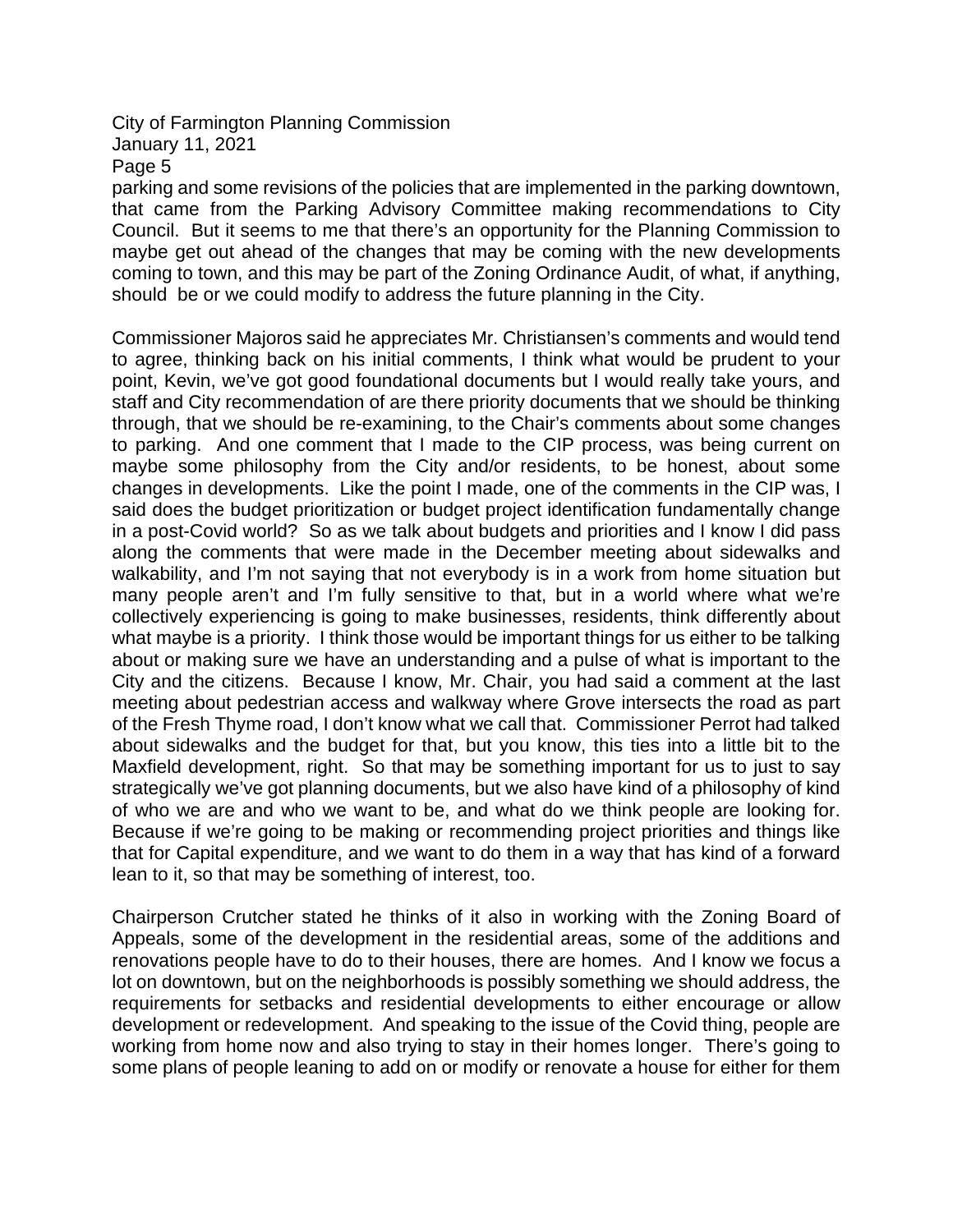Page 6

to stay into it or sell it or to repurpose it so that they can work from home now. So I think there's a need to investigate our Zoning Ordinance, is there anything in there that's hindering that or prohibits it or can we modify to make it more feasible or should we modify it to make it more feasible. Or do we want to do it the other way, make it less easy, I don't know, but I think that's something worth looking at more proactively than reactively in taking someone's submissions.

Commissioner Perrot stated as Kevin was saying our audit was cut kind of at the eleventh hour in terms of budget which I totally understand but that's another tool that's going to allow us to be proactive and stay on our toes and it's not like we're going to be able to foresee the future, see where Covid takes us, or where the next version of the Master Plan or the Rec Plan or anything like is going to go, but having that in the budget. There are a few things that we have in the budget specifically from the Planning Commission, getting that back in the crosshairs of the upcoming budget and trying to get it to stick is huge, because really that's an investment in the future of the Planning Commission and the future of the City. It's a big deal to us but I can see where they can say we can cut that, we've got to focus on this, we'll readdress it the following year.

Perrot then said the only other thing he had and this is a difficult one because of staffing and Kevin and Jolene, they're doing more than a yeoman's job, but it's communication. Is that all the different projects and the things that come through to us, you know you drive to work across the same development, and you see development, and you see progress and then it stops and you can't help but to wonder what's going on. And I know, Mr. Christiansen, that you get bombarded with questions seven days a week as to what's gong on with the gas station on Nine Mile? What's going on with Maxfield? What's going on with Tropical Smoothie Café? What's going on at the World Wide Center? You know the list goes on and on and on. If we could come up with a manageable way to communicate things, I was even thinking like a Top 10 or something, because City Council, they've increased their level of communication the last few years. And I mean it's tough, you've got a purely volunteer , board, we all have our careers and things like that that we focus on, families and that. And like I said with Kevin, Kevin's got Jolene and himself and I'm sure they both already work way too much but if there was just some kind of a way that we were able to communicate the happenings as relations to what we get involved in, I think it would go pretty far.

Director Christiansen asked Perrot if he would be interested to have an item on the monthly agenda that would just be a development update item? I can tell you that I do that, as you indicated, Mr. Perrot, on a daily basis, we do a weekly update for City Council through the City Manager so I do a communication weekly and then you know as projects go, certainly every time we meet, there's that opportunity under Planning Commission Comment, but I'd be happy to maybe at the Planning Commission meetings once a month if we had an item on there that would just be a development update and we can let you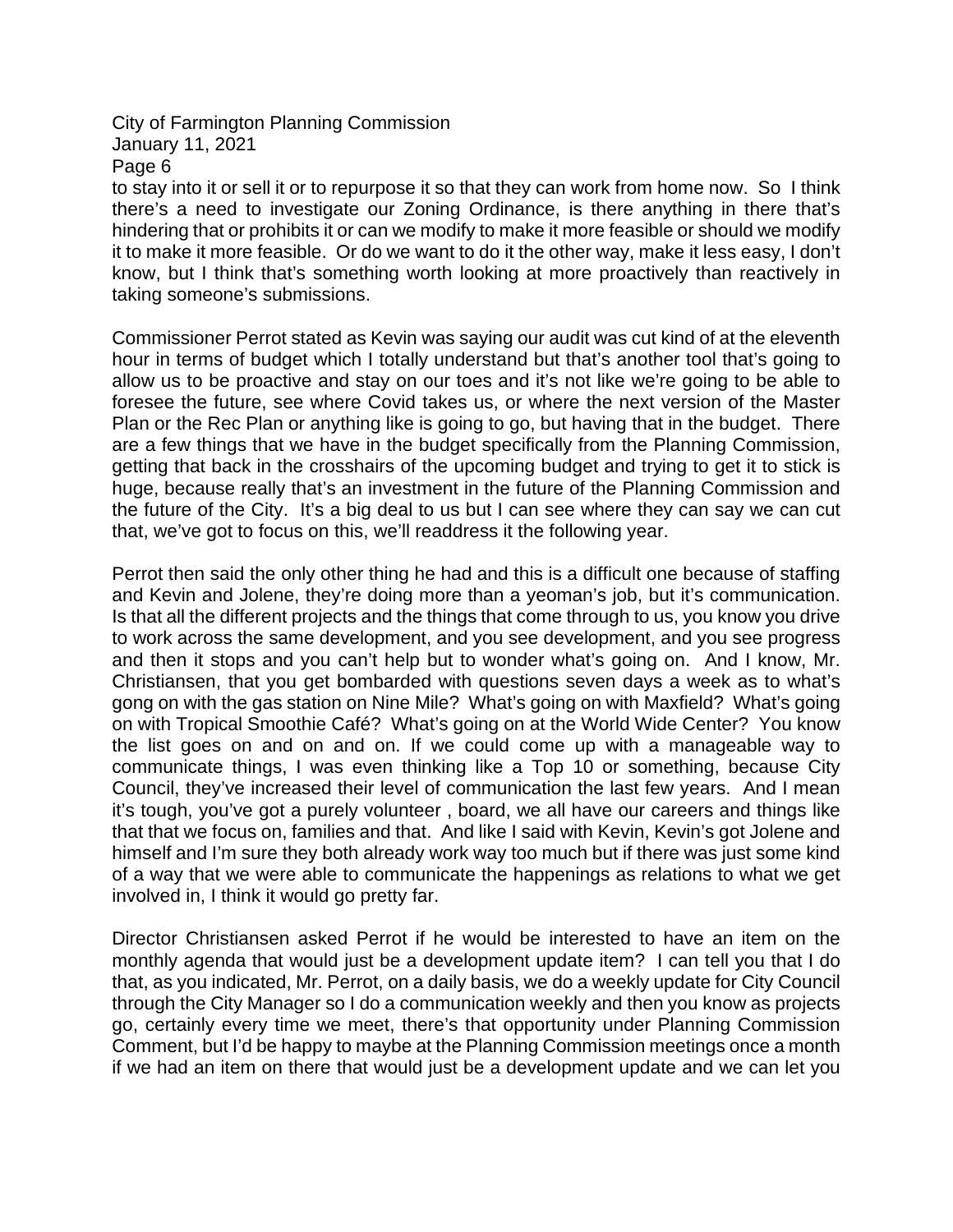Page 7

know what the status is of certain projects throughout the community. We're 2.7 square miles with 10,400 residents. We aren't of such a size to where there are multiple things going that you know a lot of eyes are needed to be on and a lot of engagement is needed, however everything we do is very significant, no question. But if you're looking for some level of current status and awareness of what is going on, I think that's very, very important, whatever it might be. Whether it's development related, whether it's projects that might be with other bodies, certainly happy to do that. I would suggest maybe an item added to the agenda that would be a development update. Certainly I could give you an overview and you can certainly take an opportunity to ask whatever questions you want, if that might work.

Perrot replied we're asking for additional output out of an already taxed department. And ideally, being able to broadcast out that's going to be easy, and I'm not saying social media but something that would be easy to get out to the masses, at least something that's accessible for people to go and check out, and just kind of see what's going on in their neighborhood.

Christiansen stated if you go on the website and go on the home page and look under latest news or look under items of interest, there's three columns on that home page, City of Farmington website, farmgov.com, and the first column on the left is latest news, the middle one is events and calendar, and the third column is items of interest. And under latest news, go back and take a look at this month because there was an update on both Tropical Smoothie and the gas station in there, along with pictures that I had on there. In any event we have a bi-weekly communications meeting, City management, administration, staff does. And then we have a Communications Director that is responsible for the website. So we try to make sure that development projects are updated routinely and certainly at that bi-weekly meeting, and statuses are certainly presented and then if it's determined to be something that's newsworthy it's put on the website, so we are doing that. So that communication has been constant and something is always on there. But you know when it comes to your knowledge base, I think it would be advantageous for you certainly to have what I'm suggesting and we'll certainly continue to make sure that the City is aware through communication, through the channels here at City Hall that we have in place. And like I said really the communication tools that the City is currently using are for your information, there's a quarterly water bill and in that water bill is a newsletter that goes out and development projects are in there, so go take a look at the last one that went out, water bills are due I think right now. In any event, that's quarterly. And then there is the website I just referred to, so the latest news is constantly updated. And then the weekly communication that we as a department, Economic and Community Development, provide to City management that goes to the Council, so that's routine and constant. We're at the annual right now, the State of the Cities is coming up in February. So the State of the City with respect to Economic and Community Development, Planning, Zoning, Code Enforcement, will be certainly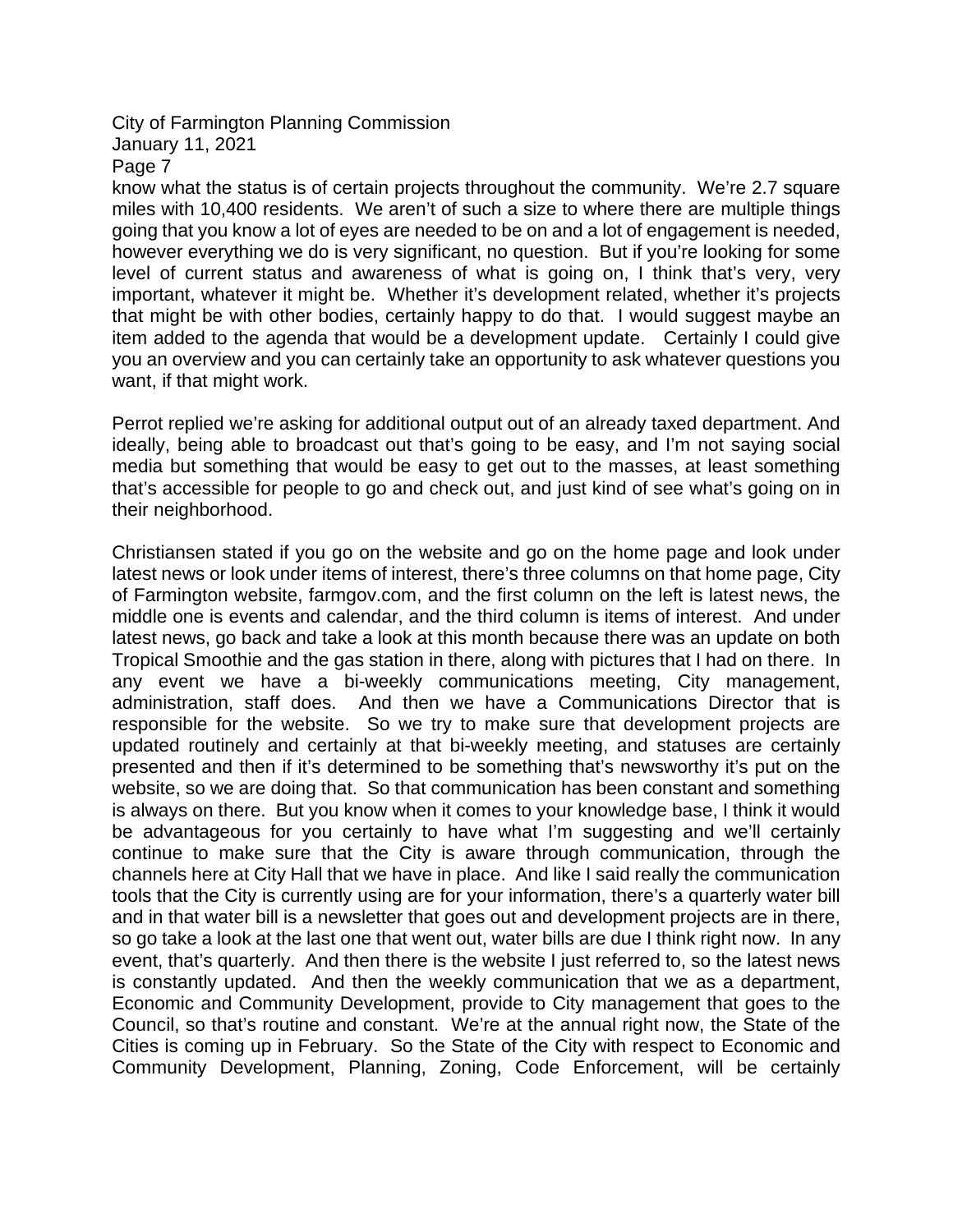Page 8

provided to management and administration and they'll go ahead and make the Annual Report. Instead of live all of the years, I think this year it's going to be, as I understand it, maybe a Zoom State of the Cities, at least currently as I understand it to be. But those are the communication streams right now that are being used. If there's something else you're interested in, we certainly can look to try to do that. We try to do as much as we can to make sure everybody stays informed as best as possible. I think between the newsletter, the website, weekly communication through City management and administration to Council, and as I'm suggesting just to keep you updated, that's why we always have that Commission Comment at the end of our meetings, and we can certainly keep ourselves informed. But if there's something more, we can take a look at that, too.

Chairperson Crutcher said he would be fine having that as a line item, especially if you're already doing a report for other things anyway.

Commissioner Kmetzo stated rather than starting with a very broad scale of development projects in the City of Farmington, if we were to just start smaller and maybe just talk about the projects that came through the Planning Commission, just so that we get an update of those projects and see where they are. Because we are also tools of communicating to our community. For example, if someone approaches me and says you're on the Planning Commission, what's going on with the Masonic Temple and the plans to have a coffee shop, it's difficult for us to give an update if we ourselves don't know about that. So maybe let's not go broad and look at all the developments for the whole City, but maybe start with what's going on with our projects that have been approved with the Planning Commission and get an update. And even if it's not monthly, because there might not be any movement within the month, so maybe let's do it every three months or something, just not to put burden and additional work, scale it back a little bit.

Chairperson Crutcher said that's a good idea and Kmetzo replied the ones that were approved by the Planning Commission, that we want to see what has happened with this project and I would volunteer maybe to start the list every time we meet, then we can jot down this project was approved on this day and we'll follow-up discussion on that project or review open projects.

Christiansen stated we certainly keep a list, that's why our agenda at the end we've had an opportunity to ask questions but I think if there was something more structured that was there and taking your suggestion, Commissioner Kmetzo, it would be very simple for us to give you a current update. Because once things are approved at the Planning Commission, that's only the beginning of the project. They have to go through a whole construction document process, and review and approval and permitting, and then initiate the project. And there are many things in different phases throughout the community, I'd be more than happy to give you that update. And we don't have to do it broad brush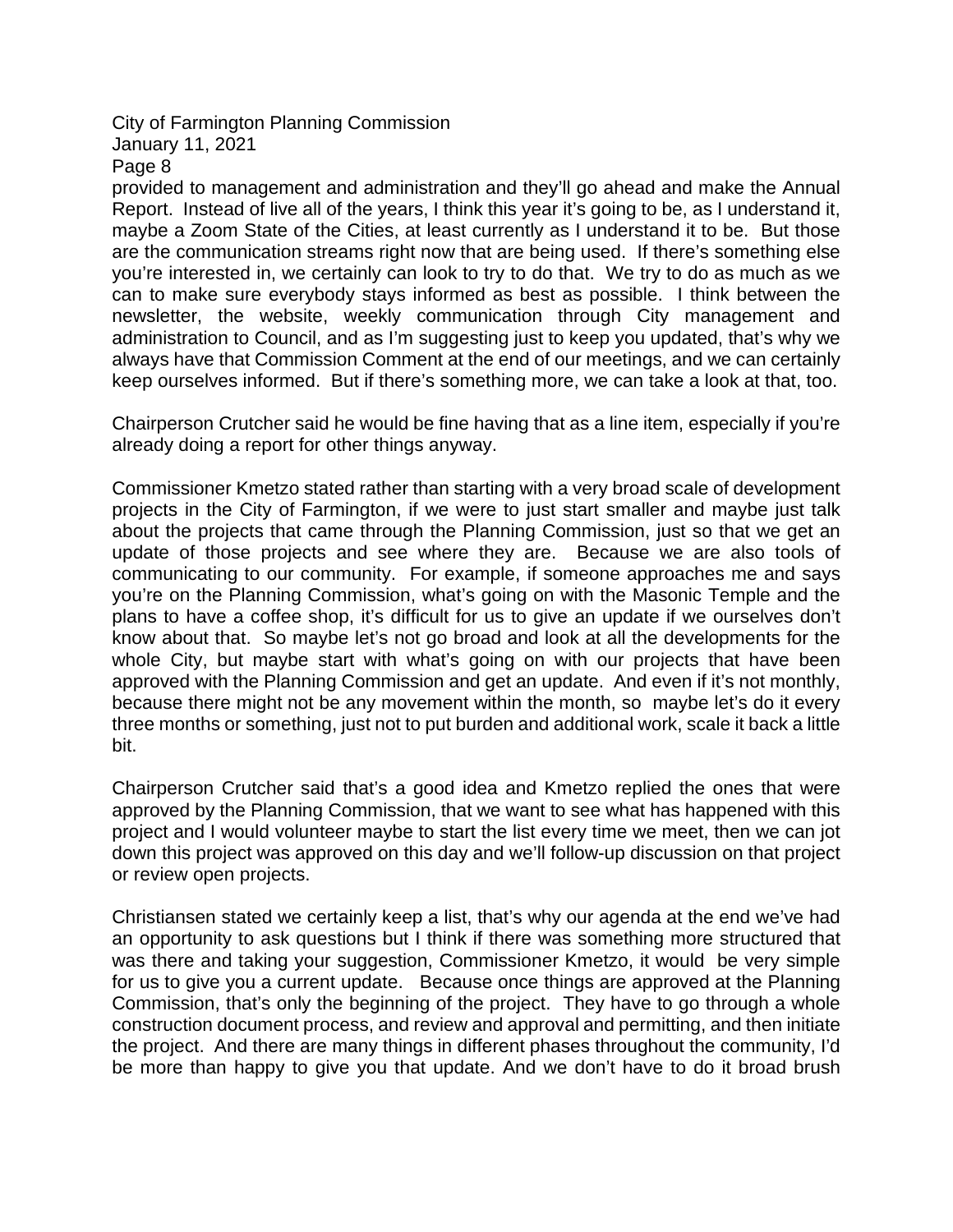January 11, 2021

Page 9

stroke, we can give you the nitty gritty. What I would say to you here today, did you that a steel structure is going up at Tropical Smoothie as of last week? Did you see that the brick has been delivered and they are starting to do the building at the Nine Mile gas station? So, that is now confirmed it is going to be an Amoco Gas Station. That's another update for you. And that was actually made aware of to the Communications Director, that was put into the article that went out in the latest news along with the picture. I don't know if the name of the gas station actually got in there, but that's another thing I would tell you. I would tell you that the Blue Hat Coffee project, which was approved quite a long time ago, is moving forward at a very modest pace in light of circumstances and everything else. But they're constructing their ramp on the outside right now. You can see that. That was part of the overall site plan that you approved and required for a barrier-free access. Interior modifications are ongoing. They wanted to be opened by the end of the fall, beginning of this year, but things have unfortunately not progressed as quickly as they wanted to. So those are the kind of things that I can go on and on and on and about some more as well but I'm happy to provide that and we have that there. Maybe we can look to initiate that as an agenda item, development project status, current status update, starting with our next agenda in February.

Christiansen then stated with the Liberty Hill project there were two things that needed to be done. That project as you approved it, PUD approved, all the legal tools which is the Master Deed, the bylaws, the development agreement, all done. There were two meetings required before moving forward with the project after the construction documents had been reviewed and approved and permits issues. The first one was a meeting with the residents regarding the sanitary sewer connection which is going to the west into the cul-de-sac in the street to the property, the residential development community next door, and meeting with the residents and the developer and the contractors was held. So the last meeting before construction which is the preconstruction meeting is in process, looking to be held in the next two weeks. And that meeting will be held once the required escrow monies and the financial guaranties, the sureties requires are provided. That's going to start going, too, which is very, very positive as well. But I wanted to make sure on all these other projects that you knew about that as well. And to date we don't have anything moving forward on the addition you approved for the former Samurai Sushi, Krazy Crab, that's still going but we're waiting for construction documents to come in. And I can tell you that the Farmington State Savings Bank, the interior modifications that are going to take place now that the demolition of the interior is done, have been approved and permitted and are going to move forward. And now we're waiting on the construction documents to be finalized, things to progress, for the exterior modifications that you as a Planning Commission approved via site plan. Just a few more updates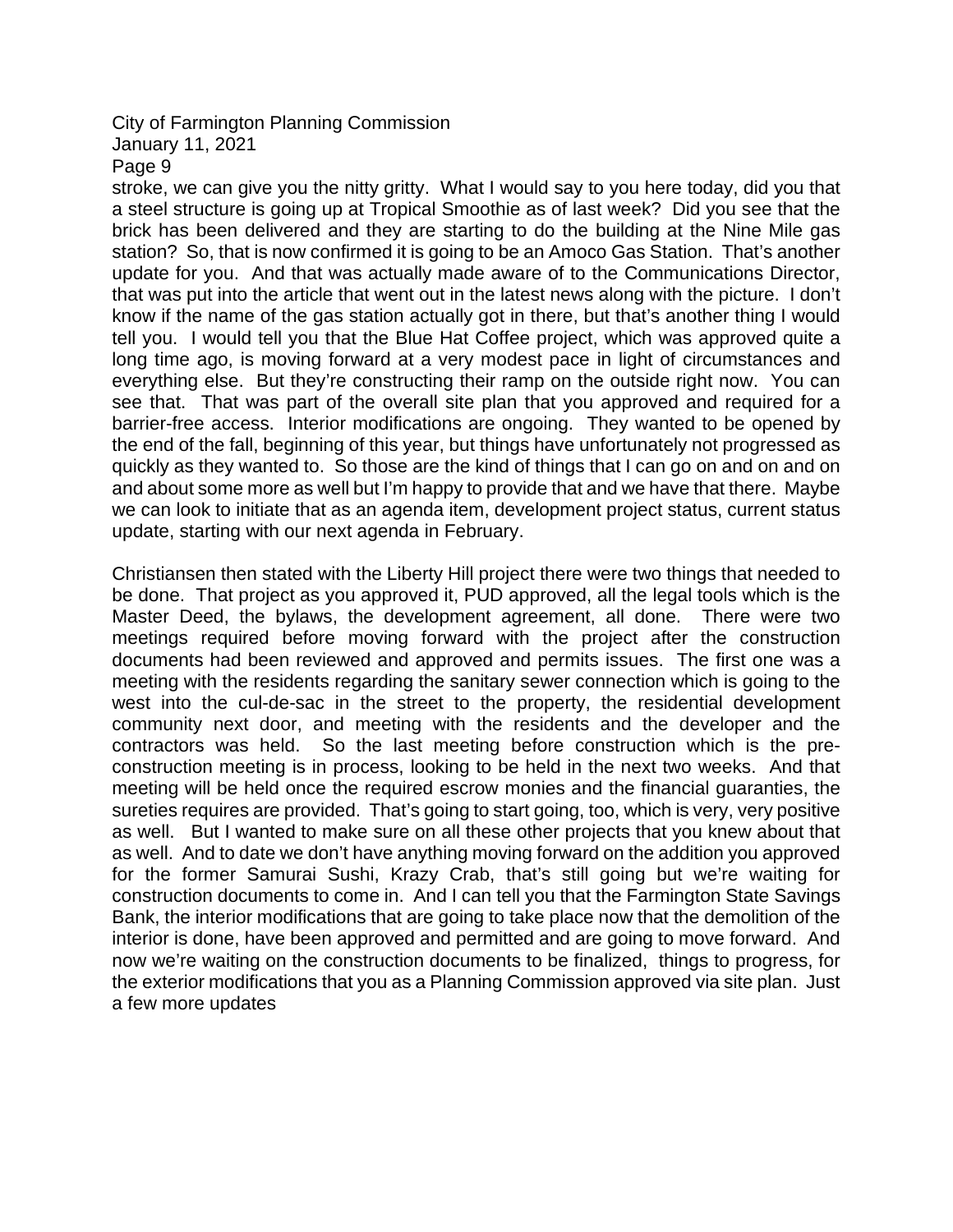### **ELECTION OF OFFICERS**

Chairperson Crutcher introduced this item and asked if everyone was comfortable with moving forward with it despite the absence of one of the Commissioners.

Commissioner Waun stated there is a quorum and there's no guarantee everyone will be present at the next meeting.

Chairperson Crutcher opened the floor for nominations for Chairperson.

# **A. Accept Nominations for Chairperson**

Commissioner Waun nominated Commissioner Steve Majoros for Chairperson. Commissioner Majoros accepted the nomination.

Chairperson Crutcher opened the floor for nominations for Vice Chairperson.

# **B. Accept Nominations for Vice Chairperson**

Commissioner Waun nominated Commissioner Geoff Perrot for Vice Chairperson. Commissioner Perrot accepted the nomination.

Chairperson Crutcher opened the floor for nominations for Secretary.

#### **C. Accept Nominations for Secretary**

Commissioner Majoros nominated Commissioner Miriam Kmetzo for Secretary. Commissioner Kmetzo accepted the nomination.

MOTION by Majoros, supported by Perrot, to accept the slate of officers as nominated. Motion carried, all ayes.

Commissioner Waun thanked Chairperson Crutcher for his service in his position as Chairperson for the last three years.

#### **PUBLIC COMMENT**

None heard.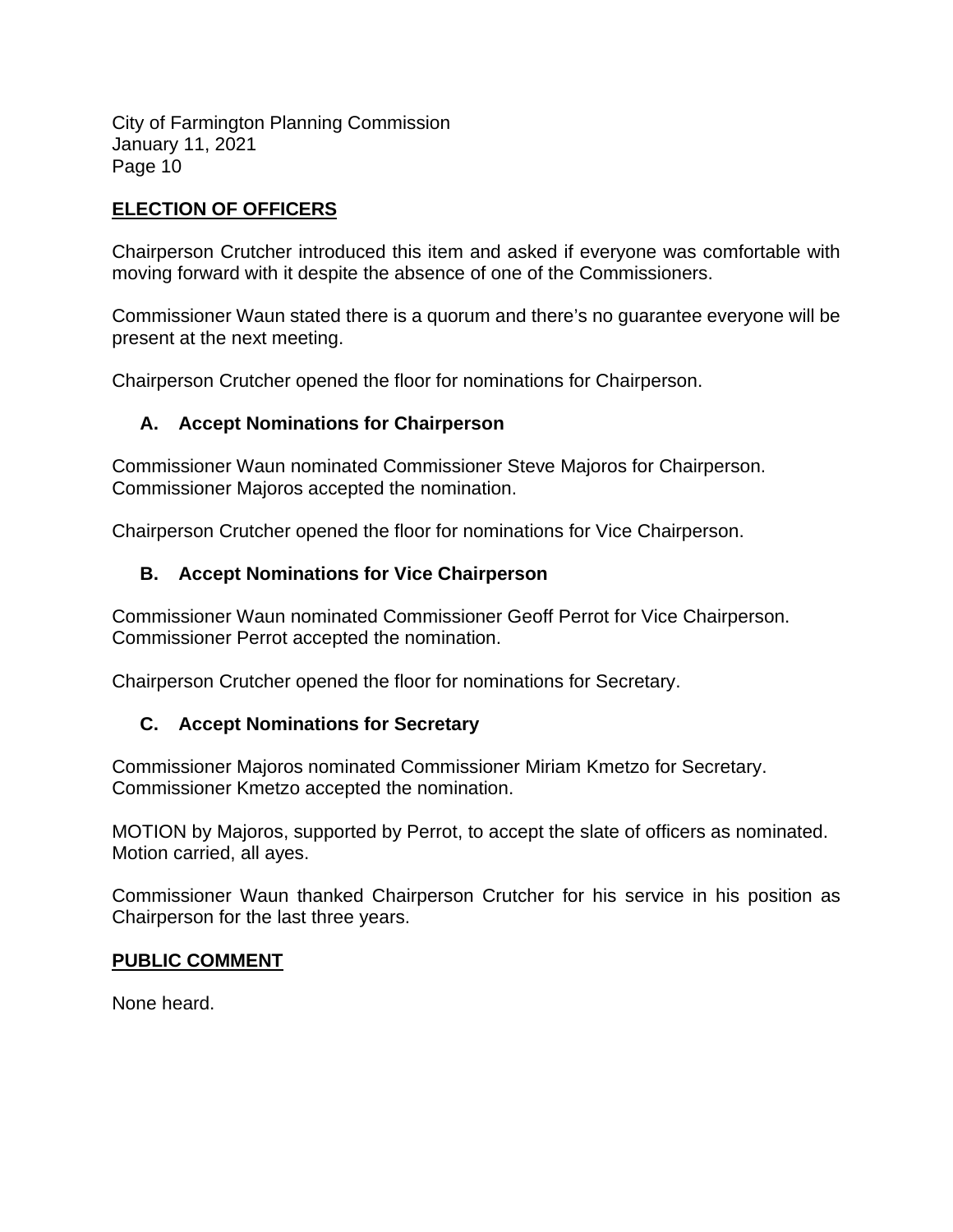#### **PLANNING COMMISSION COMMENTS**

Commissioner Kmetzo clarified the signing of the hard copies of the Minutes in light of Zoom meetings.

Commissioner Majoros gave an update on the CIP meetings and the input provided by the various boards and department heads and their weight on the recommendations. He recited the areas the Planning Commission has prioritized as matters of importance such as fundamental Public Safety, Critical Infrastructure, Preservation of key City services, i.e., projects that have the opportunity for alternative or shared funding that can offset costs; projects that could minimize or eliminate future greater expense; these are the tenants that I have been using on our behalf and I think they still apply. Third, I was able to pass along the comments from the December meeting that we referenced earlier today, the comments about Grove Street from Mr. Crutcher, and also sidewalks, walkability from Mr. Perrot and I know others. And I know that was a common comment from the CIP team. There were a list of some new projects that represented the Planning Commission we simply could endorse, the addition of those to the lists. The one thing I did mention was there are certain projects each and every year that we know are probably either have more emotion or visibility attached to them either because of just their province, i.e., the Maxfield development, or have a larger price tag associated to them, live 5 million dollar broadband, or are just things that maybe have  $a - 1$  don't want to call it an emotional component but remember how we've seen in the CIP before there's been the potential for this development activity for the City Hall property, so it's not on the plan, It's not on the agenda, but each and every year we talk about things like should the City invest in sidewalks, ramps, leaking roofs, etc., equipment at City Hall if indeed there may be some activity. Again, that's not on the list. When at some point we have to make some decisions and say that these forecasted projects should become real budgeted items. So I think it's important for us to, as you mentioned, Kevin, to kind of have our talking points on these broader items because as they get more visibility within the City through public comment, I think alignment across the group will be good and I've got a call scheduled to follow-up with Chris Weber to talk about those exact things in the group so I'll fill you in on that. And then my last comment was the, just a philosophical question that we should be thinking about and asking ourselves about, as Kevin said at the beginning of the meeting, we've got good solid foundational plans with Recreation and Master Plan, etc., but in a world that we don't know what the future world is going to look like but certainly we know there's probably a lot more desirability for the very things that Farmington offers, in a world where people maybe have a greater reliance on their home and their community, to just to deal with each and every day, and does that cause us to rethink either projects to be added to the list or eventual prioritization of those lists. So, as we think about Maxfield, and part and parcel of the Maxfield development is the access and the potential switchback down to Shiawassee and that opens up the gateway to what's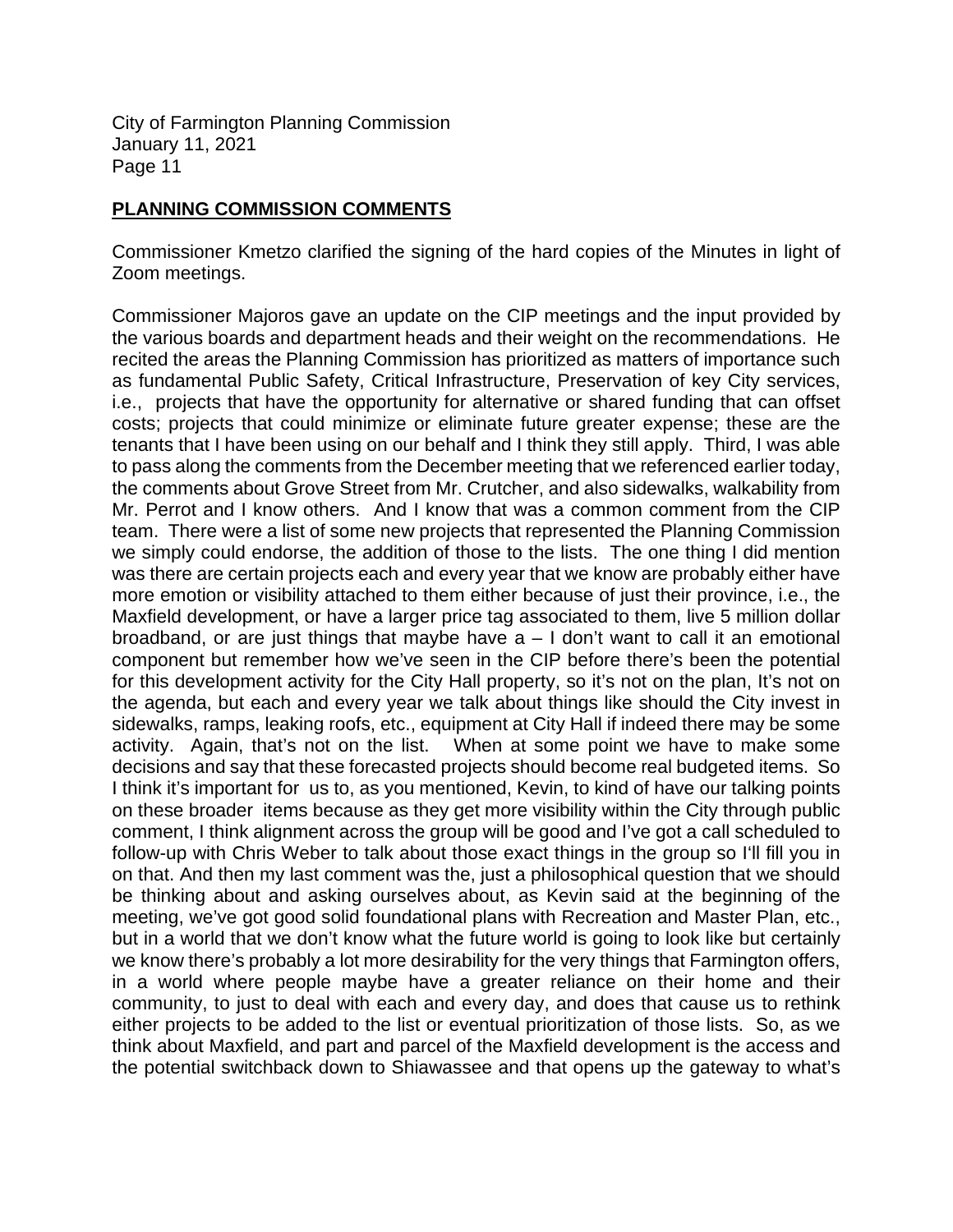January 11, 2021

Page 12

across the street by Sorrows, etc. So I think these are the kinds of things that none of us have a crystal ball but are probably good things to have in our purview as we move forward. So those were just --- I just felt it was important to kind of let you all know that that's the conversations that we've been having and in our meeting in a week or two and then we're on the roadmap towards I believe it was the February or March meeting, Kevin, I forget which one for public comment and we'll be well briefed heading into that.

Christiansen replied in response to that, and I think if I'm correct now that you've had elections, typically in our experience is the transition is the passing of the gavel from the Chair to the new Chair to move forward with the meetings. So, that's one thing to do here as we're doing and then back now with Chairperson Majoros' comments here, the prioritization of things, very important, that's why I wanted to talk about the work items and the work program tonight and there's many things that are ongoing and are in motion, the Planning Commission has their charge, certainly the things that we've talked about tonight, there's many things in different stages right now but you know the Capital Improvement Program is certainly the one at the forefront for the Planning Commission as well as development projects that are on the horizon here including the MTC, but that does not preclude taking a look at other sorts of things and you know we talked about implementation of things and that's where that Zoning Audit is important. If I could go back to that real quick, I don't want to take up a lot of time if anybody else had comments as well, Mr. Chair, because you know there are some focus areas that certainly we as a City and you as a Commission probably are going to want to look at it more closely as you indicated Mr. Chair, Mr. New Chair, that are probably going to be on the radar screen more than they were before for the change in environments and the change in how we do things and the change in how we communicate and in a change in how things are used. You know what you're going to see people start to do potentially is working more out of their homes and that's going to impact neighborhoods, that's going to impact how business is done, that's going to impact how people are going to use their homes and other sorts of things. And Commissioner Crutcher, you made a comment earlier about single family residential, and about looking at our residential ordinances and our Zoning Ordinance, you know we actually did that back in 2015. You might recall that we actually softened our requirements and reduced setbacks and maybe it's time to look at that stuff again and look at multiple family regulations, I don't want to go into all of that now but just to respond back to Chairperson Majoros, the things he was making comment about, I think it's very important that we stay current and stay focused on what our needs are, our changing needs. What's very important to us is that we are in a time of significant redevelopment and reinvestment, an opportunity to breathe new life into things, and to modify and to sometimes tear down and make anew, and we've done that in quite a few locations. We just need I think to be mindful that as you, Commissioners, are stewards for that, you shepherd the process. We need to be able to make sure that we're able to achieve the things that really are in demand here in the community and it's very important. And the tools that we have are just that, tools and guides that can always be updated and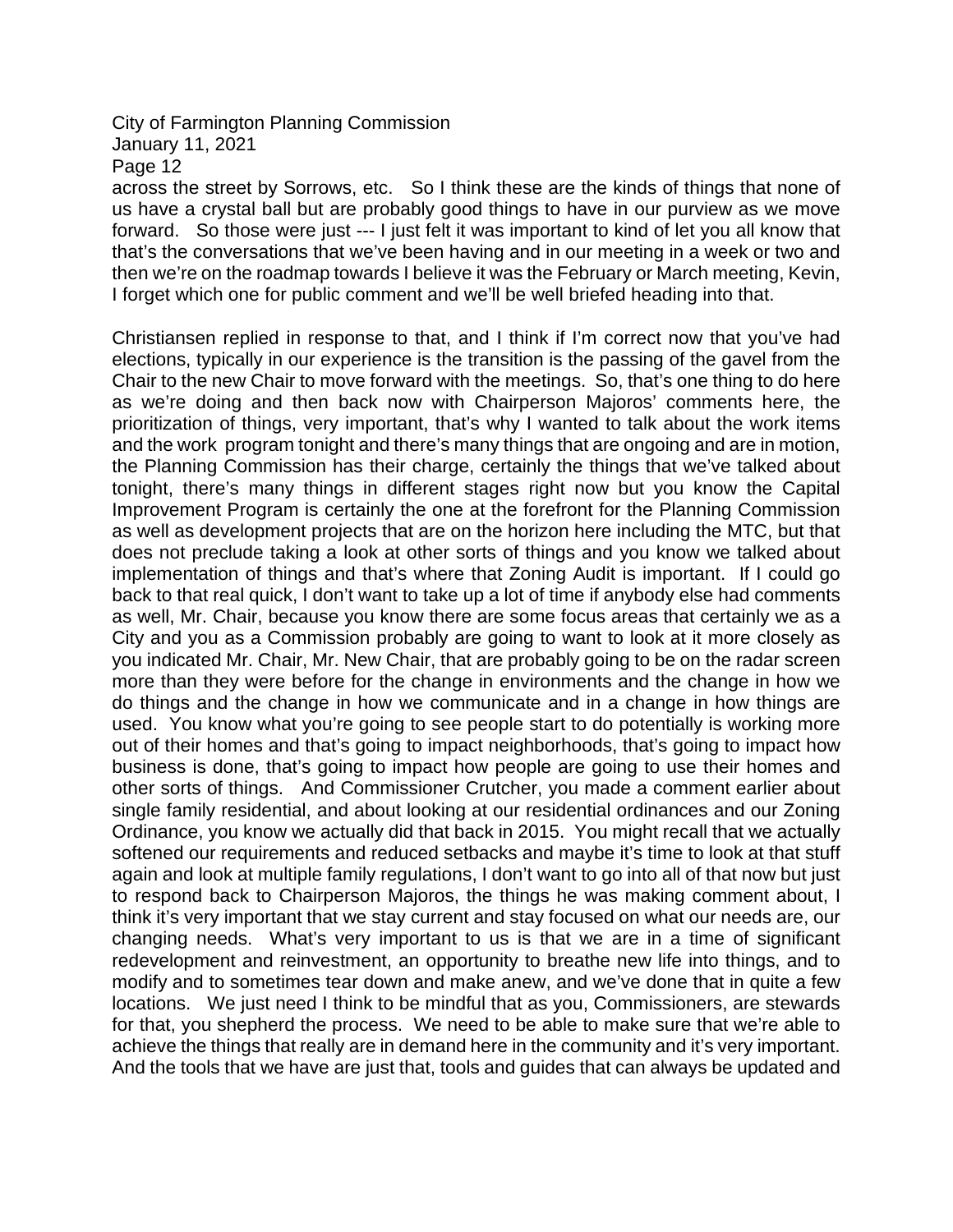### January 11, 2021

Page 13

modified and that's the charge that you have as well as the implementation strategy. But anything that we need to take a look at, we need to continue to be talking about, and put on our plate to address, whether it moves forward in some fashion or not, it's going to be an interesting time coming through this whole thing we've been involved in with the Covid pandemic, the crisis, and where we get to the other side and how business is done. Very thankful for the tools that we've had in place and for the things that we've put in motion because it allows us to keep moving forward and realize that the investment and enhancement in the community. So I don't know if that answers your question, Mr. Majoros. But just one comment if I could, I know we're getting to the end of our meeting here, but what I wanted to ask Commissioner Mantey if and one of the things we try to do is make sure that our Commissioners are certainly provided opportunity to have training and education and attend workshop and sessions. You might recall when Commissioner Westendorf who unfortunately is not here today came on board, and I think Commissioner Perrot, you did, too, had the basic training workshops which are put together in the spring, so I'm certainly wanting to make sure that if Commissioner Mantey you're interested in that, that we provide that opportunity for you. I don't think it's going to be the same at least at this point where you're going to be able to go and attend, that workshop is probably going to be virtual but if you're interested, we'll certainly provide that opportunity for you. And any time new training is coming along, because things are going to change and so we're going to need to stay current with certain things. So you might recall we had workshop training as a Commission with Council, I believe, in 2018, we had a fall workshop on the Zoning Ordinance and provisions in the Zoning Ordinance. It might be something like that again as it relates to some focus area. Commissioner Crutcher, you made comment about the Parking Committee. One of the focus areas we can look at is provisional parking and ordinances that we have in place to achieve that through development and what the requirements are, if it's meeting our needs for parking in downtown and throughout the community. You mentioned the single family; what about the residential, what about other things like connectivity and the sidewalks and street program. You know we require through development process in our Zoning Ordinance that sidewalks be provided and those other elements but maybe there's some other things that we might want to do in terms of our ordinance structure. Just thinking out loud and we don't need to go into it a lot more. I will say if you weren't aware, Council did approve as requested the creation of the Pathways Committee. So now there is a brand new Pathways Committee that's been created and I believe that was at the request of City Councilmember Taylor and then working with Council, Council created that Pathways Committee and I believe that they've just gone ahead, that committee has been filled and is now looking to move forward to address its charge of looking at connectivity and pathways throughout the community. So there's another working group and another focus group, the Pathways Committee, that would assist in looking at the City's infrastructure in this case and would be part of the overall comprehensive planning program which comes back to the Planning Commission again. So, that's FYI to you. The only other thing, if I could, Mr. Chair, you might note that Council on three occasions